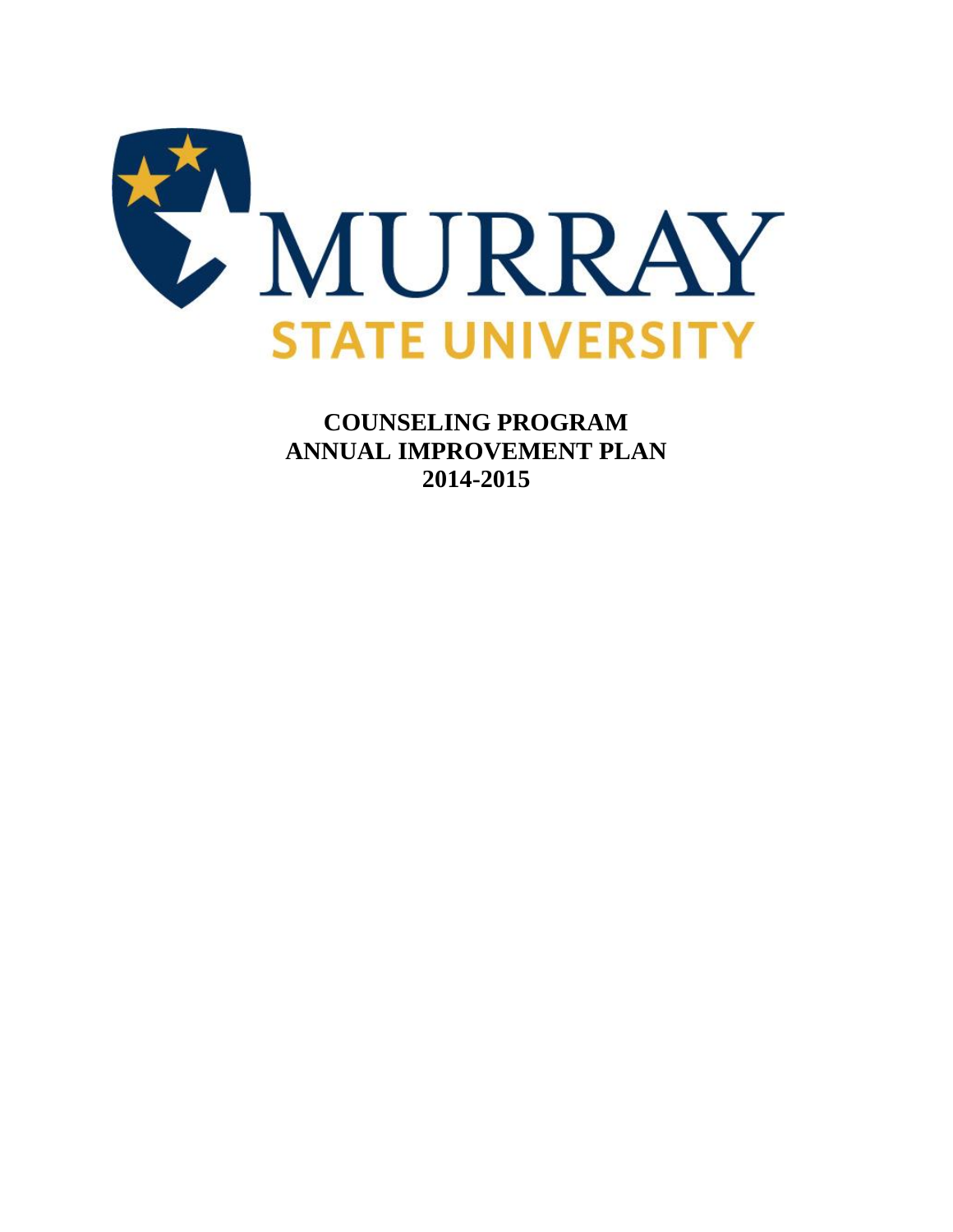## **Annual Improvement Plan**

**Purpose:** The Counseling (CNS) Program is dedicated to improve the Program curriculum, organization, and communication by frequent and routine evaluations. Various groups help in the evaluation process: CNS students during their last semester of the Program, graduates of the CNS Program within six months of graduating, employers of recent graduates, and practicum and internship site supervisors. Through an anonymous survey format, each of these groups gives feedback on the strengths and weaknesses of our Program curriculum and student educational experiences. The surveys are the Program Evaluation, the Graduate Survey, the Graduate Employer Survey, and the Site Supervisor Evaluation of Counseling Program. The CNS faculty compile, analyze, discuss and use the feedback to determine future foci and/or changes to the Program.

**Major Findings:** There were a few trends found throughout the four surveys for both strengths and weaknesses of the Program.

**Program strengths.** Survey participants strongly identified that the Program and CNS students are

- Multicultural counseling focus
- $\div$  K-12 school counseling focus
- Diversity of faculty
- $\triangle$  Knowledge in areas of personal self-awareness, counseling interventions, and ability to advocate for the profession

Results also reiterated that the Program and CNS students

- Achievement of program standards
- $\triangle$  Diversity in the methods of teaching
- $\div$  Supportive professions

Feedback specifically regarding the CNS Program faculty was positive: faculty is diverse and supportive of students.

**Need for Program improvement.** Students indicated there needs to be more courses in specific counseling interest areas and that some adjunct professors appeared to lack motivation in teaching. There were a number of comments indicating ADM 630 Methods of Research, CNS 683 Tests & Measurements, and CNS 689 Individual Testing courses need to be enhanced. In addition, students highlighted wanting more opportunities to engage in leadership and the addition of CNS 625 Legal and Ethical Issues into the 48-hour school counseling program.

**Plan for improvement:** The CNS Program will continue to work on various areas to enhance the curriculum and the learning experiences for students. Many changes have already been made. For instance, each course syllabus has been reorganized, standardized (according to CACREP national standards), and updated to strengthen the focus on counseling theory, multicultural issues, and application of skills. Also, the organization of the Program itself has been restructured to offer consistency in course offering and uniformity of student expectations.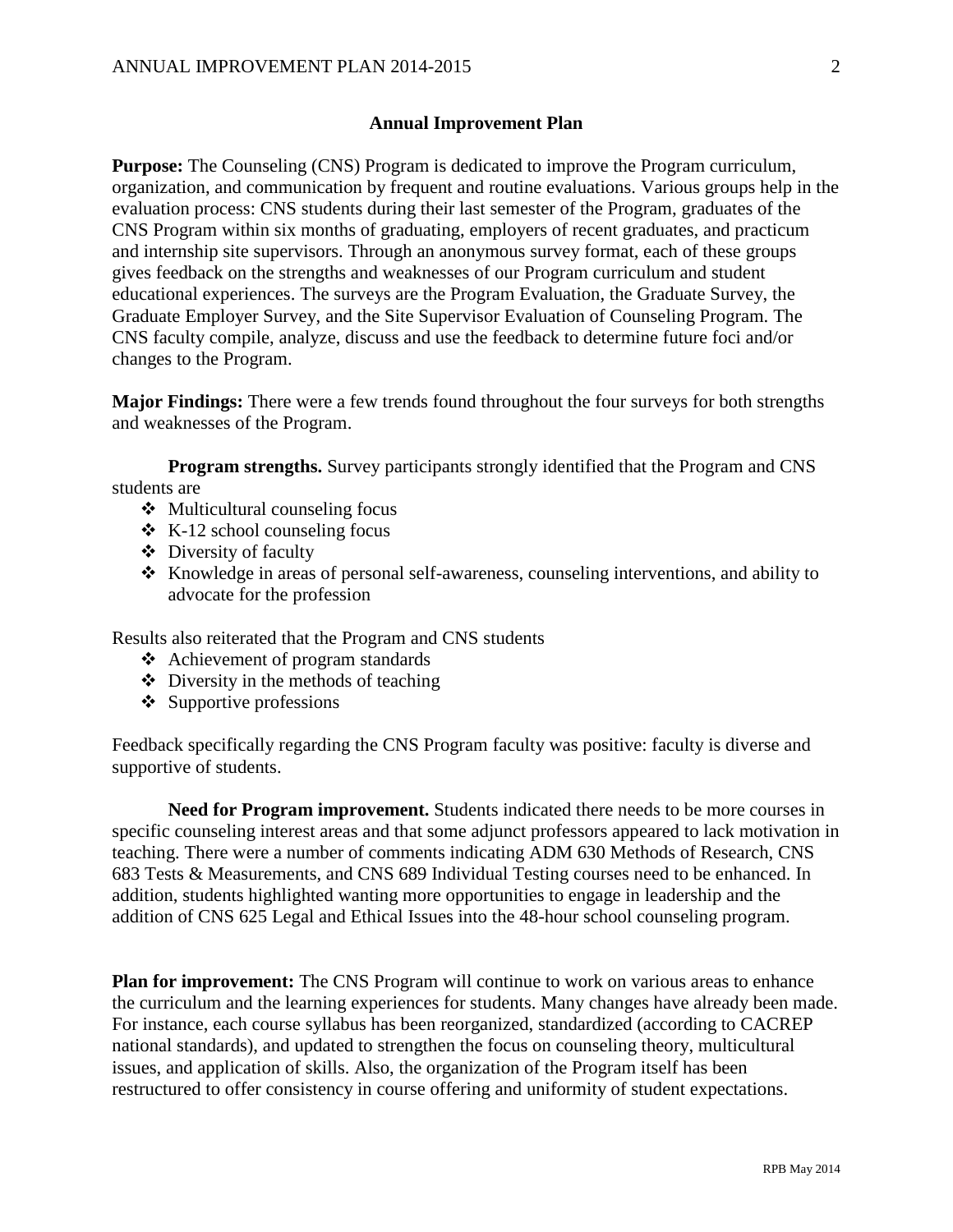Students now have access to Tentative Course Sequencing that helps to better outline when classes are offered. In addition, the course sequence has been adjusted to better meet student needs. For example, we now have a summer admission that allows students to take more courses prior to starting Practicum, including Multicultural Counseling and Ethics and Legal Issues.

In the upcoming year, the Program will use the results of these surveys to further develop the curriculum and Program structure. The Program will focus on

- $\triangle$  continuing to enhance the advising process by using and regularly updating a database that outlines student progress through their program area. CNS faculty will more routinely contact students with regard to their progress and learning experiences. Faculty will email advisees prior to the start of each semester, at midterm and at the end of the semester when it is time to register for the next semester. In addition, Faculty will commit to being in constant contact with students who appear to be struggling.
- $\triangle$  balancing student wishes with counseling standards by including supplemental material in course curriculum or highlighting aspects of the course material. For example,
	- o students highlighted wanting to have more variety in course offerings. While it is not possible at this time to add addition courses, CNS Faculty have updated current offerings to better meet student needs. Specifically CNS 618 Issues in Mental Health Counseling now has greater focus on advocacy, policies and procedures and has an added component of special populations including sexual assault, domestic violence, child abuse, grief counseling, forensic counseling, spirituality and human sexuality. etc.
	- o Also, School Counseling courses will enrich the topic of role expectations so that school counseling students better understand how to manage role differentiation between the expectations of the school systems and expectations of the ASCA National Model.
	- o And CNS 676 will include more case study and treatment planning practice to prepare students for on-site demands. In addition, the students will be exposed to various assessment tools that can be utilized in the workplace.

Changes will be made to the curriculum if they align with MSU, CNS Program and CACREP standards.

- $\triangle$  continuing to enhance the curriculum of courses by updating course material according to up-to-date research, the needs of students and the feedback from graduates and employers. CNS faculty have made changes to course structure and material according to CACREP standards. CNS Faculty will update all course syllabi to address CACREP, EPSB, and CAEP standards. In addition, the yearly evaluations are used to continue to update each course.
- $\triangle$  continuing to fine-tune the program organization, including course scheduling, student assessments and evaluations.
	- o Dr. Pender continues to update the yearly schedule of course offerings that helps guide student advising and helps students plan their course sequence through the Program. Faculty will make changes to the schedule to ensure better course sequences for students.
	- o A main CNS events calendar has been created to help guide and organize CNS duties throughout the year. Faculty members have identified roles and